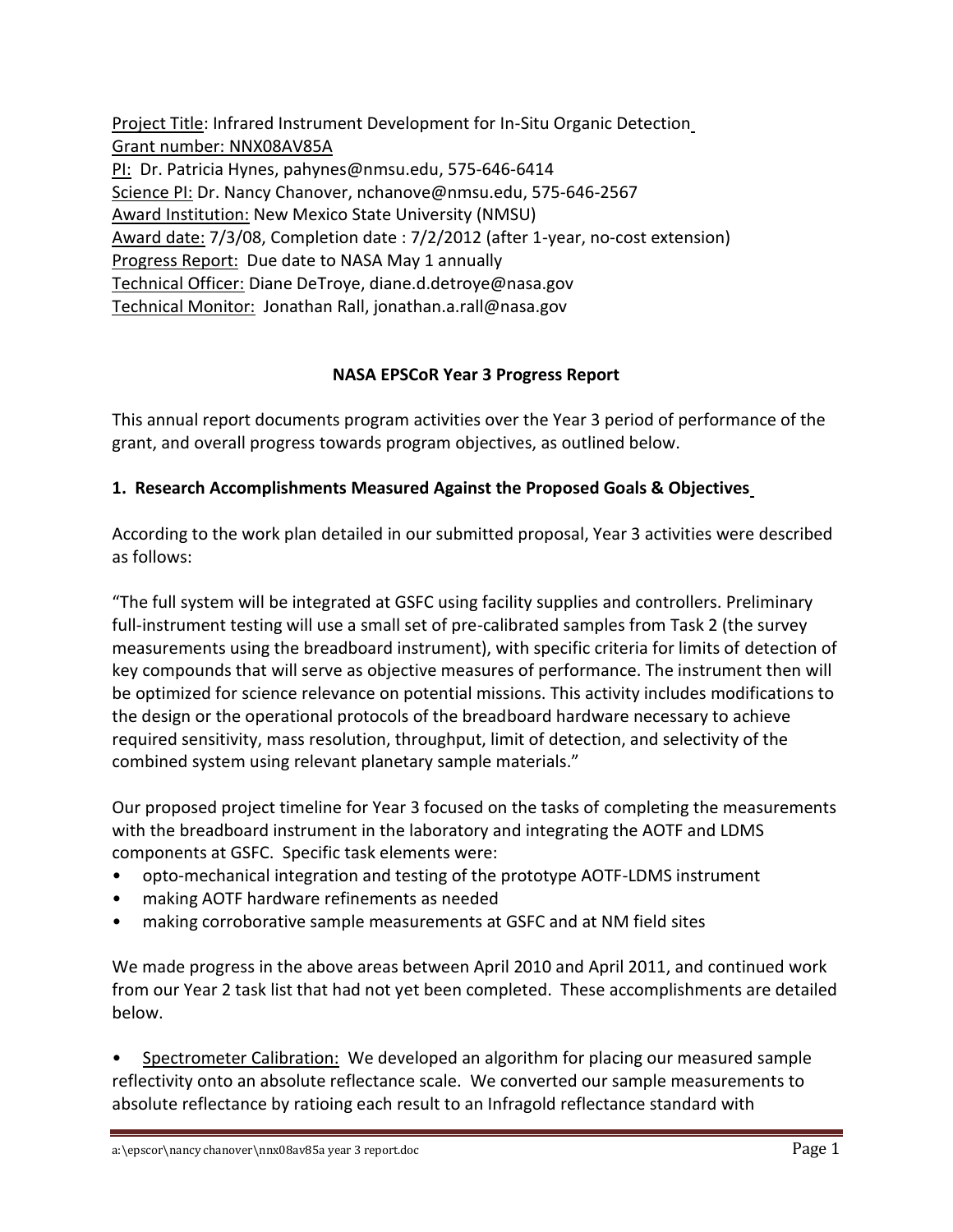reflectance > 0.97 over our range of wavelength coverage, after taking into account the number of coadditions and electronic gain. Wavelength calibration is accomplished by first computing a tuning model for the spectrometer, which depends on the orientation of the AOTF crystal relative to the optical axis and also on the acoustic wave direction. Residual wavelength error after this calibration step is generally less than 0.005 nm.

Sample measurements using the breadboard are carried out in ambient air. Even under lowhumidity conditions, the spectra contain vapor-phase  $H_2O$  absorption bands that exceed 10% in depth near 2.8 μm as a result of the high intrinsic spectral resolution of the AOTF ( $λ/Δλ = 350-$ 400). We correct for  $H_2O$  absorption by first creating a grid of gas cell transmittance models at standard temperature and pressure, based on the HITRAN 2008 spectral data base. Each measurement is then divided by a model that minimizes the  $H_2O$  signature. Leftover artifacts are smoothed by convolving with a Gaussian function of width ~0.015 μm. The resulting effective spectral resolution ( $\lambda/\Delta\lambda \approx 200$ ) was found to be adequate to fully resolve mineralogical features. An example of this approach, applied to an Infragold reflectance spectrum, is shown in Figure 1. The smoothed result was offset by 0.1 V in this sample plot for clarity.



*Figure 1. Example showing the procedure for canceling ambient H2O features during reflectance measurements.*

•Present Status of the Breadboard and Evaluation Work: A breadboard version of the AOTF point spectrometer is shown in Figure 2. Narrow-band light of a single polarization exits the AOTF exit face where abrupt diffraction occurs. A combination of sample and detector mirrors (90 $\degree$  off-axis parabolic reflectors) illuminates a  $\degree$ 2 mm region of the sample and then guides the reflected light back to the detector at  $\gamma$ [1. The AOTF spectrometer is currently being optimized in several ways, including the implementation of miniaturized RF drive components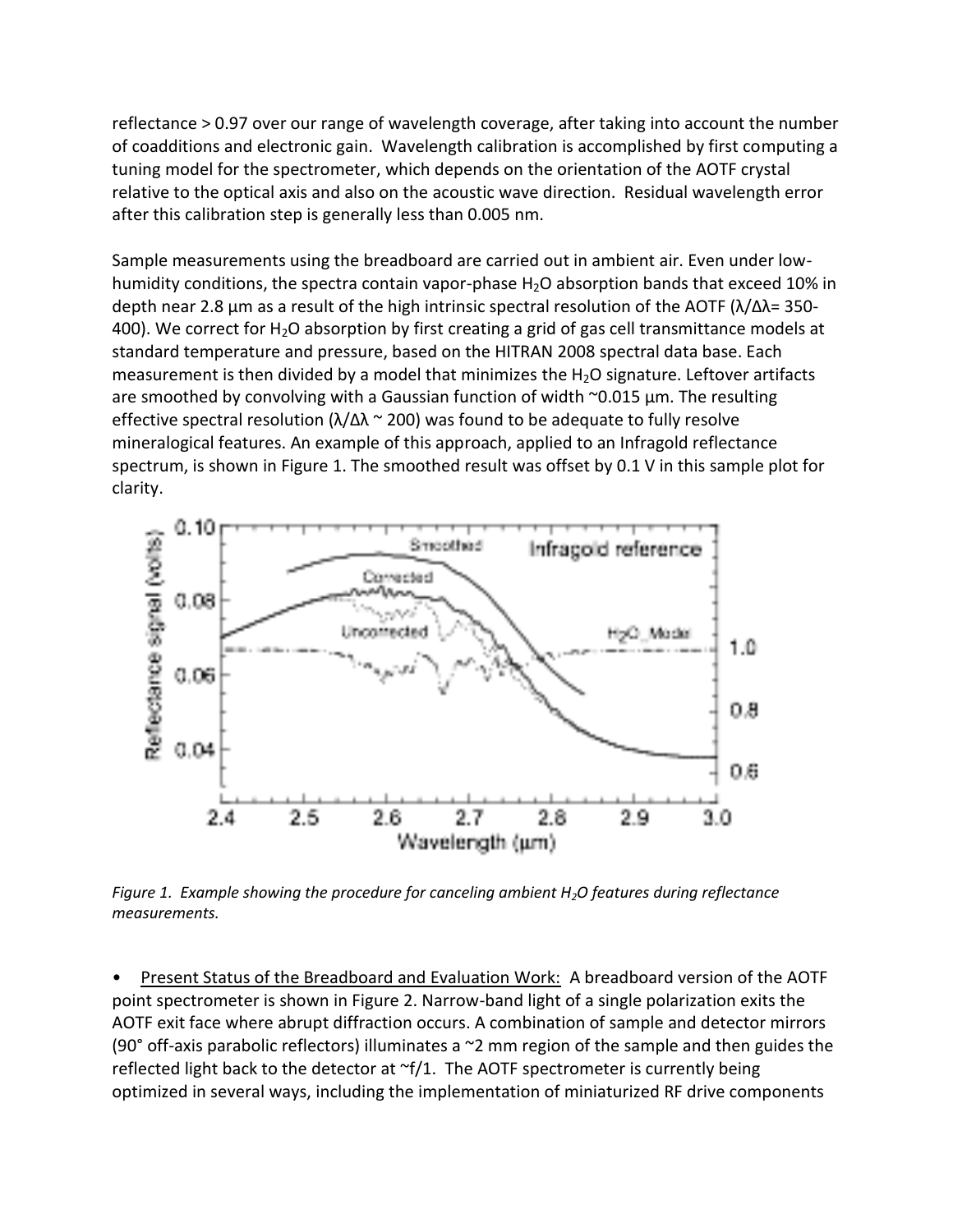and compact mounting of the optical components. The present InAs detector is being replaced by HgCdTe for wider wavelength response. Control of the system with a microcomputer allows the wavelength of the illuminating light to be quickly scanned to obtain the sample reflectance spectrum. A single scan through the full wavelength range of the AOTF breadboard spectrometer is accomplished in roughly 0.1 sec and we typically co-add multiple scans (~64) to improve the signal-to-noise ratio.



*Figure 2. Breadboard version of the AOTF point spectrometer.*

Our final design of the AOTF assemblies that will be installed in the LDTOF vacuum chamber is shown in Figure 3. We are now having these assemblies manufactured and will populate the electronics and optics decks once completed.

• Ion extraction assembly (IEA) redesign/build: The ion extraction lens (IEL) is essentially a thin tube extending to a few mm above the sample in vacuo, with electrostatic lens elements set to voltages that accelerate positive or negative ions into the tube, where they are collimated for analysis in the LDTOF-MS. In this hybrid AOTF-LDTOF instrument, we made several modifications to the IEL design compared to existing prototypes, which (1) accommodate the incidence and collection of light for the AOTF, (2) permit off-axis laser incidence one side of the sample region that is not occluded by AOTF components, and (3) are consistent with expected flight implementations and restrictions, under various mission scenarios.

Following a preliminary analysis of alternative geometries and ion optical designs for the IEL, a high-fidelity machine design of a "replacement" assembly was developed, involving the mounting of extraction lenses in a highly-tapered housing to maximize solid angle for collection of light for the AOTF. The final overall design of the IEL is shown in Figure 4 (left). Whereas in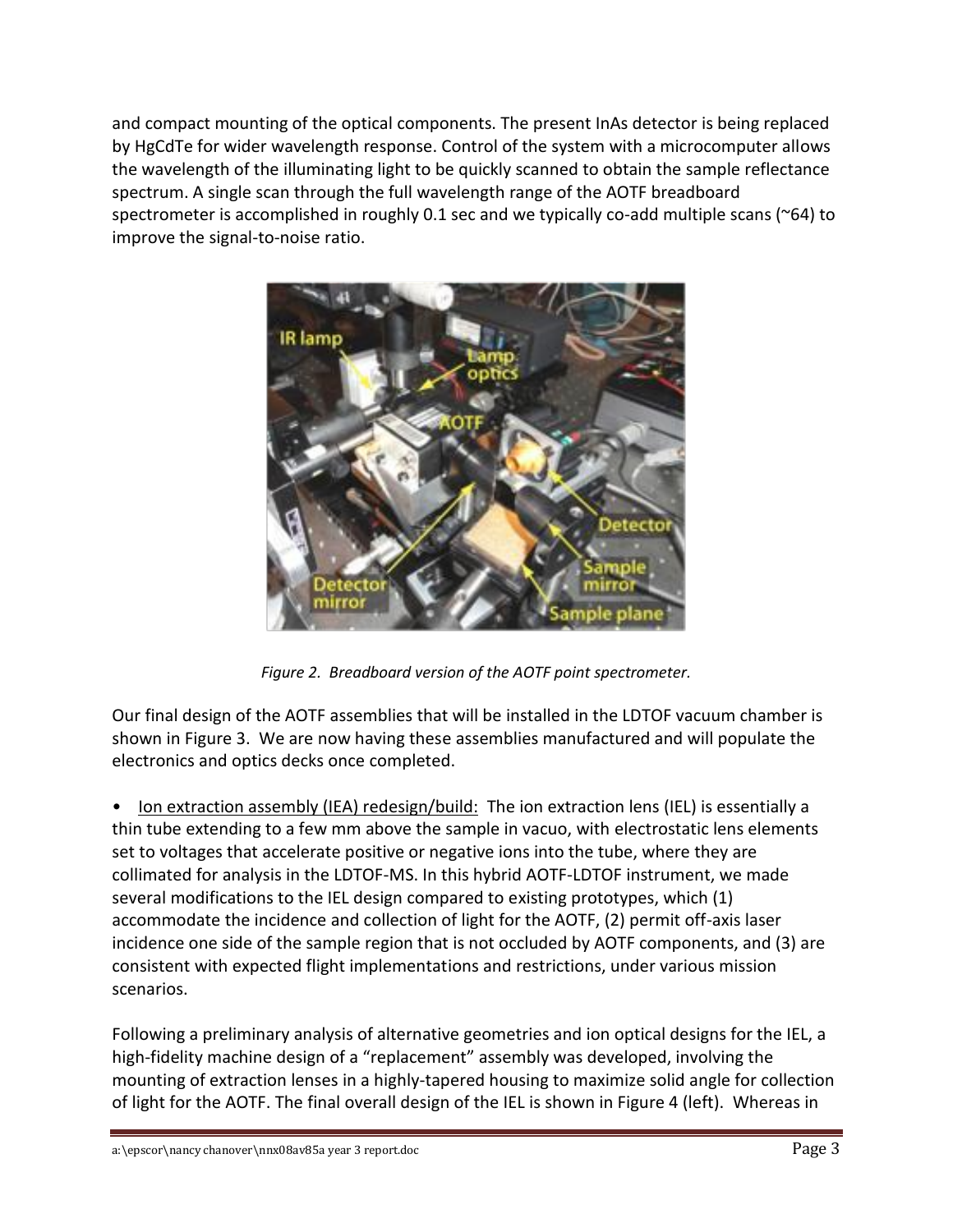previous instruments the laser illuminated the sample through a coaxial bore-hole in the analyzer, the IEL modification makes the sample accessible to the laser from an angle, thereby providing for scanning capability and promoting a more compact instrument package. To provide accommodation of the AOTF spectrometer and to allow angle incidence of the laser, we built a new vacuum housing to replace the previous instrument housing. The newly designed vacuum chamber is shown in Figure 4 (right).



*Figure 3. Optical layout of the AOTF point spectrometer that will be paired with the GSFC LDTOF.*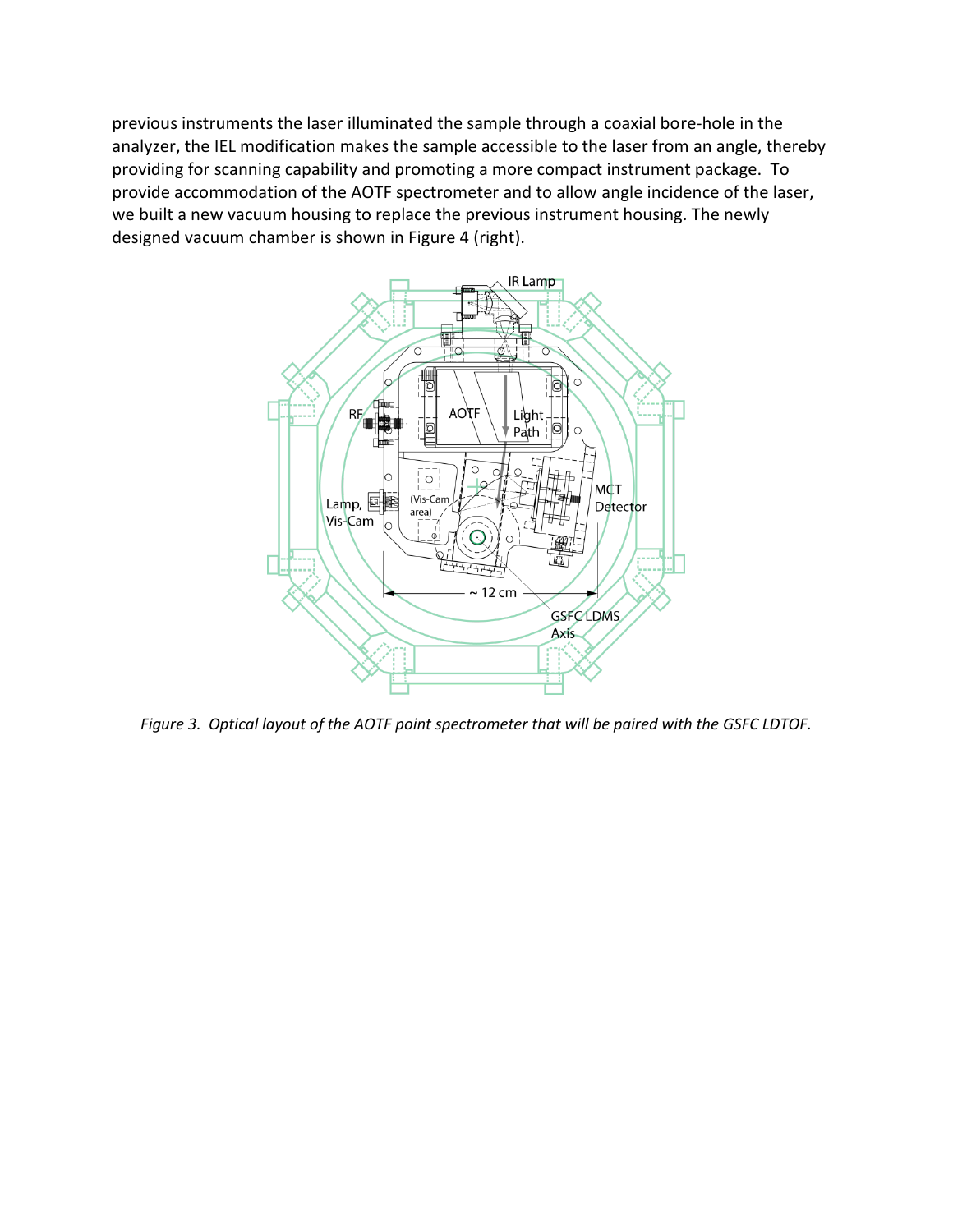

*Figure 4. Left: The modified LDTOF analyzer incorporates a tapered ion extraction lens (IEL) with an opening half angle of less than 12 degrees, permitting maximal aperture for AOTF illumination and detection of reflectance from the FOV centered under the IEL. Right: The new vacuum chamber built to accommodate the integrated LDTOF and AOTF instruments. The 8" diameter is sufficiently large to house the AOTF prototype within the body of the chamber, and the LDTOF will be mounted into the vertical tube shown. The LDTOF laser will pass through the angled viewport to illuminate the sample surface.*

• Sample measurements: Spectral detection of biological materials on mineral surfaces first requires a thorough characterization of the uninhabited host minerals, measured using the same instrument. We acquired near-IR spectra of a collection of field samples using both the AOTF spectrometer breadboard and the LDMS spectrometer at GSFC. The sample suite includes evaporites (sulfates, carbonates), clays, and iron oxides, all of which can be linked to aqueous environments and are therefore of high astrobiological interest. Examples of the AOTF and LDMS sample measurements of carbonates are shown in Fig. 5.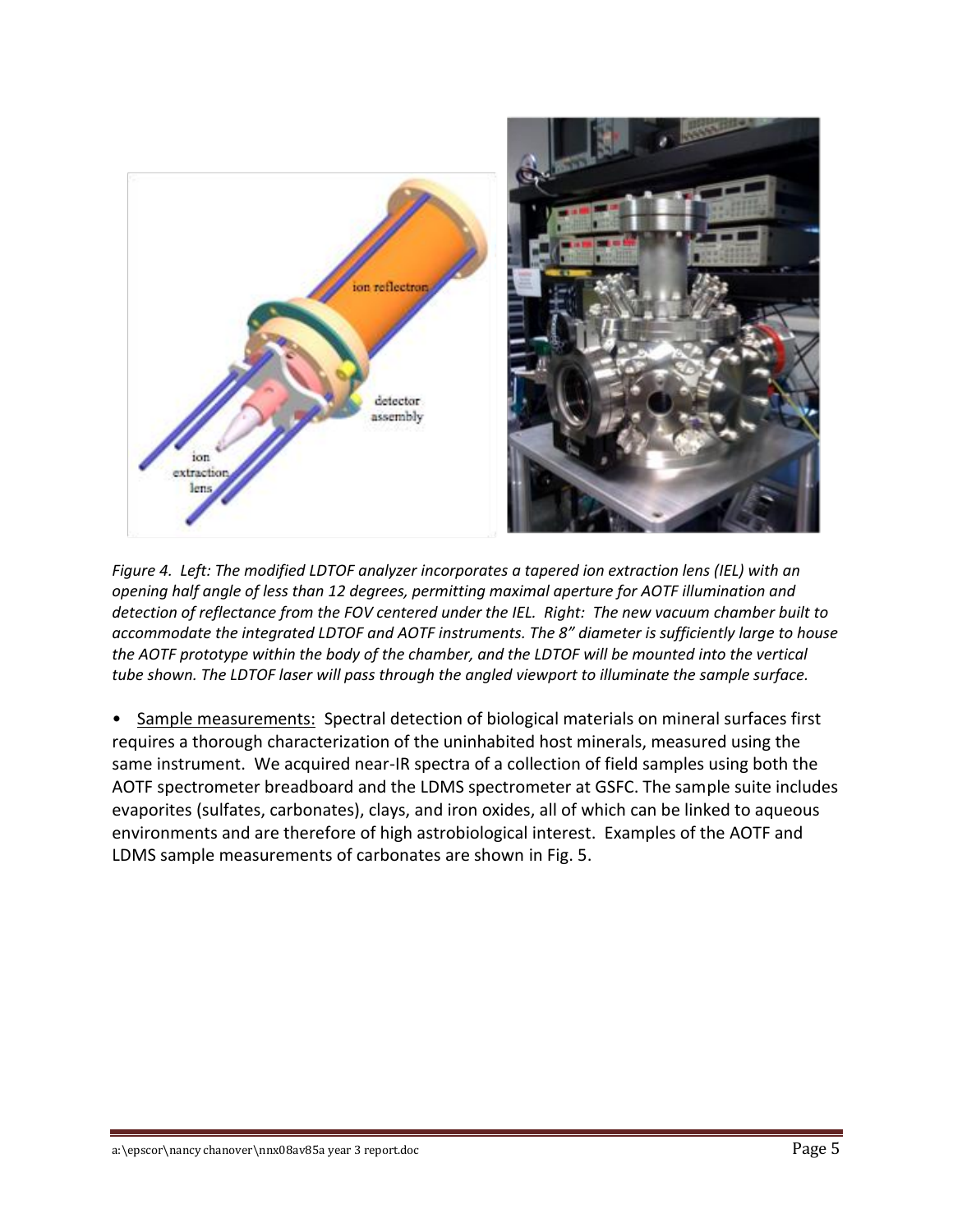

*Figure 5. Left: Measurements of carbonates made with the AOTF breadboard. Absorptions due to the presence of carbonates are clearly seen. Right: Measurements of carbonates made with the GSFC LDMS. Sodium and potassium salts are seen, as are Fe, Mg, Fe, Al, and oxides. We can infer mineralogy of this sample from carbonates seen in AOTF data and cations seen in the LDMS data.*

We also used both instruments to record the spectrum of a black desert varnish coating on a fractured sample of weathered rock obtained at the Luis Lopez mine site near Socorro, NM. The uncoated side appeared to have been fractured from a larger rock, and thus has shorter exposure age. The composition of desert varnish layers consists mostly of fine-grain clay minerals, and the dark color results from a high concentration of oxidized manganese, which can result from either biotic or abiotic processes. However, strong evidence suggests that oxidized Mn in rock varnish is produced by mixotrophic microorganisms in locations that lack abundant organic acids. Our desert varnish measurements are shown in Fig. 6.



*Figure 6. Left: Measurements of rock coated with desert varnish made with the AOTF breadboard. We see water of hydration features and absorptions due to clay minerals, with a few features that still remain to be identified. Right: Measurements of the same desert varnish coated samples made with the GSFC LDMS. Salts (Na, K) are seen as usual, and Al, Ca, Fe, Ti, and oxides are also observed, suggesting mineralogy.*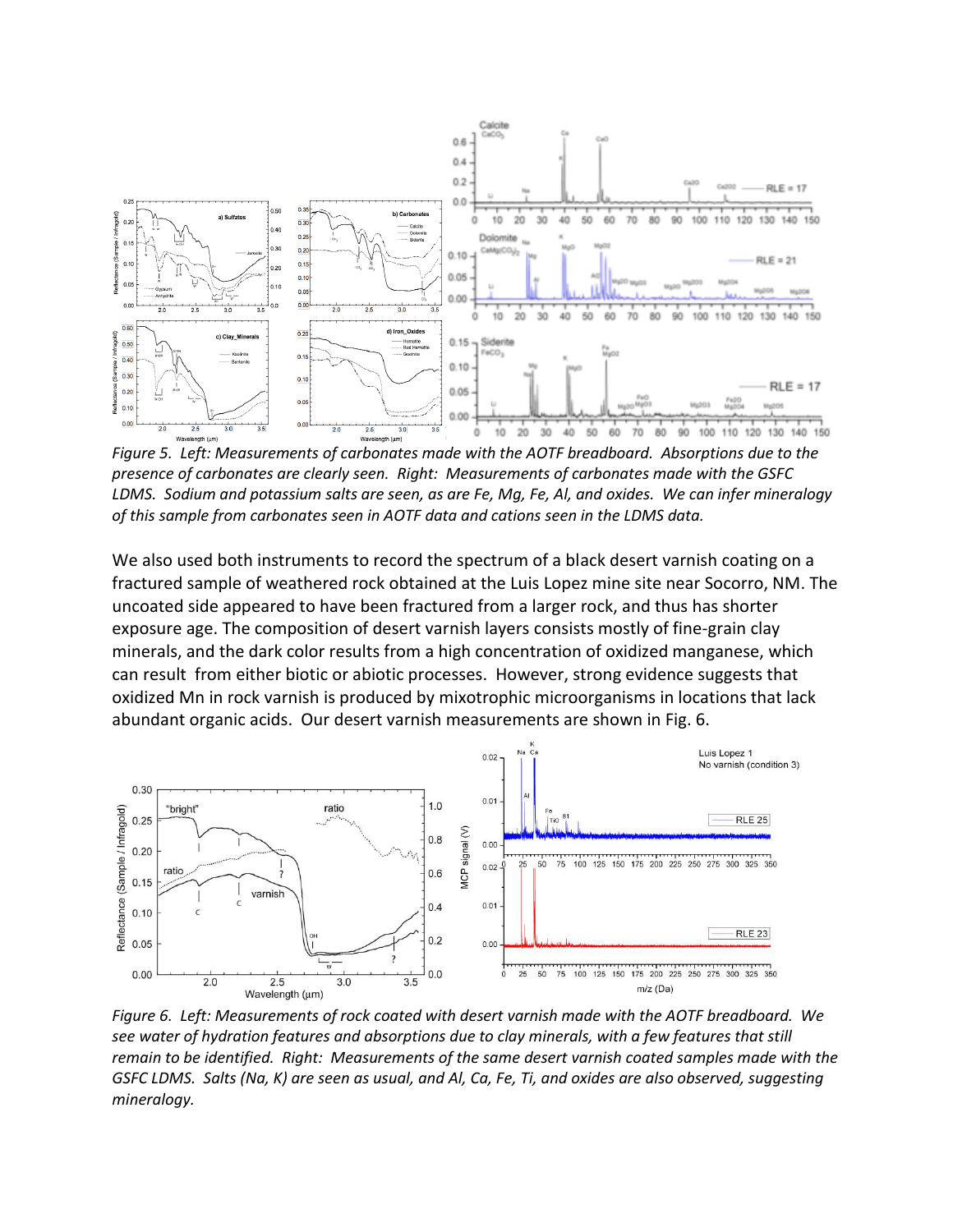Finally, we used both the AOTF and LDMS instruments to make measurements of basalt samples that were both "neat" and doped with pyrene, a polycyclic aromatic hydrocarbon, in order to determine whether we could detect the presence of hydrocarbons in the rock. We see important differences in the spectra between the neat and doped basalts, which we are currently investigating further.

Our future strategy for measuring samples with both the AOTF and LDMS will be to increase the complexity of the samples. We will examine more field samples, samples that have been doped with more complex hydrocarbons, and ultimately samples that are known to be hosts to living biological organisms.

• Test Suite Archive: Co-I P. Boston (NM Tech) has led the effort to curate and archive our sample suite. She has provided a uniform set of test samples to both the NMSU and GSFC teams, and has provided key oversight regarding the handling, packaging, and testing of all samples. She will continue to guide our sample selections, acquisition, and testing in Year 4.

• Cryo-ice laboratory measurements: We have not yet moved the instrument to GSFC to be tested using Collaborator Moore's cryogenic samples. These activities will likely be taking place in the first quarter of Year 4.

## **2. Research Success of Individual Investigators**

A. Journal Articles and Conference Proceedings

The instrument design details are currently being summarized in a manuscript that is being prepared for publication. The EE graduate student funded by this program will be the lead author on this paper:

Tawalbeh et al. (2011), Acousto-Optic Tunable Filter-based Infrared Point Spectrometer, to be submitted to *Optical Engineering* or *Applied Optics*, June 2011.

A description of the instrument was published in the peer-reviewed conference proceedings of the IEEE Aerospace Conference:

Chanover et al. (2011), An AOTF-LDTOF Spectrometer Suite for In Situ Organic Detection and Characterization, IEEE Aerospace Conference, Big Sky, MT, March 2011.

B. Meeting Presentations

Science PI Chanover presented the instrument concept at two meetings over the past year:

• **Poster Presentation:** American Astronomical Society Division for Planetary Science Conference, October 2010, Pasadena, CA: Chanover et al., "An AOTF-LDTOF Spectrometer Suite for In Situ Organic Detection and Characterization," Bull. Amer. Astron. Soc. 42, 1005.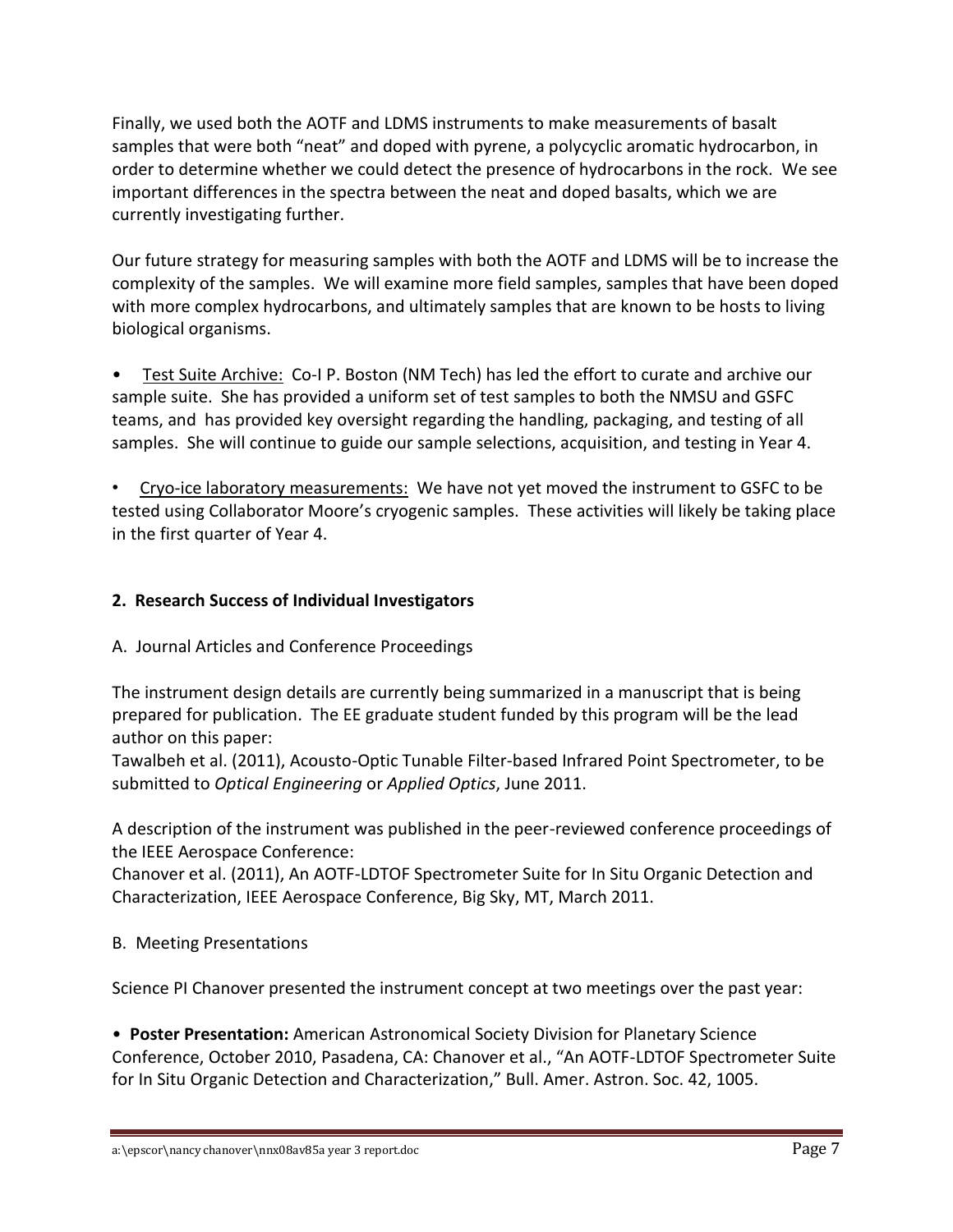• **Oral Presentation:** IEEE Aerospace Conference, March 2011, Big Sky, MT: Chanover et al., "An AOTF-LDTOF Spectrometer Suite for In Situ Organic Detection and Characterization," Presentation # 2.13.

C. Patents

None.

## D. Follow-on Grant Proposals

(i) In the summer of 2010 we were asked to participate in a proposal to NASA's Astrobiology Science and Technology for Exploring Planets (ASTEP) program led by scientists and engineers at the SETI Institute and NASA/Ames Research Center. The proposal was to field-demonstrate an autonomous rover in cave environments. The rover would be outfitted with several instruments, including an AOTF point spectrometer such as the one developed under this program. The proposal was submitted in July 2010 and we have still not learned the outcome.

(ii) In March 2011 we submitted a proposal to NMSU's Interdisciplinary Research Grant (IRG) program. We requested  $\sim$  \$50k to build a small, portable, "suitcase" version of our AOTF-based point spectrometer for use in field investigations of astrobiologically interesting sites within New Mexico. The outcome of this proposal is not known at the time of this writing.

E. Improvements in Jurisdiction Research and Development Infrastructure

None.

# **3. Systemic Change**

Our EPSCoR program is contributing to systemic change at NMSU that is aimed at fostering interdisciplinary research collaborations. Our EPSCoR program is a model for intra-department collaboration, one that even spans multiple academic colleges within NMSU, and is frequently highlighted as a major interdisciplinary research activity at NMSU. Our success motivated other researchers at NMSU and NMT to pursue similar collaborations for opportunities such as the 2009 EPSCoR program, **which was successful**.

# **4. Examples of Successful Transfer of Technology to the Private Sector**

None.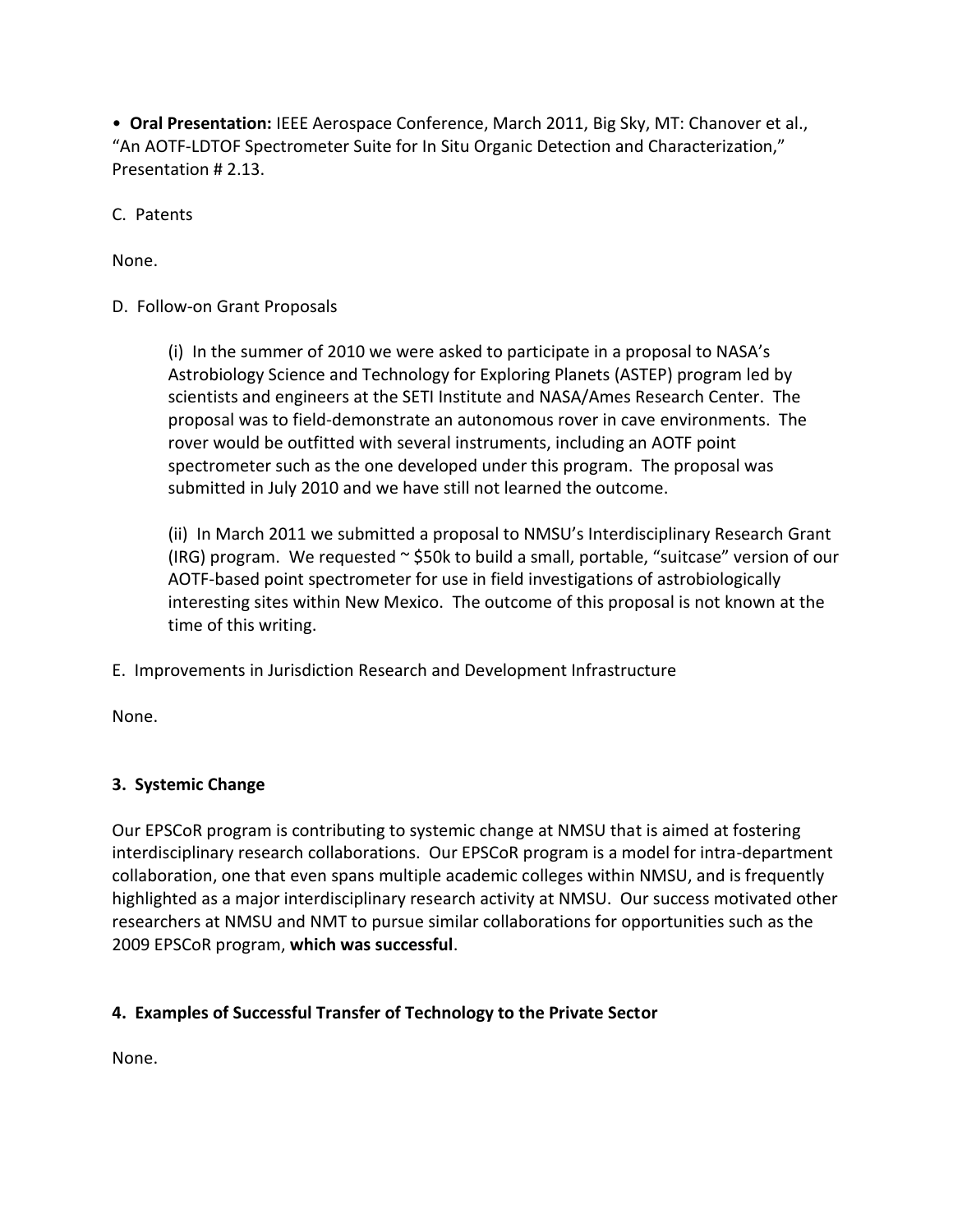### **5. Evolution of Collaborations**

Several collaborations have evolved as a result of our EPSCoR program:

• Glenar continued his close relationship with our team by coming out for several week-long collaborative visits during Year 3 (in June 2010, February 2011). His involvement has been critical to the success of our laboratory development efforts at NMSU.

• As a result of the oral presentation describing our instrument at the IEEE Aerospace Conference in March 2011, we were invited to bring our AOTF spectrometer and participate in a field expedition to the Arctic in August 2011. The principal investigator of this project is Dr. Brian Glass at NASA/Ames Research Center, and we are continuing discussions with him concerning this possibility. If we are unable to field an instrument by August 2011, Dr. Glass has agreed to provide us with astrobiologically interesting samples that he collects in the Arctic.

• Our collaborators at NASA/GSFC, Drs. Brinckerhoff, Mahaffy, Simon-Miller, and Moore, are integral team members of this project. We conduct regular telecons for the entire collaboration (all NM and GSFC team members who are available) to discuss progress, pitfalls, and near-term action items. This ensures that all team members remain informed about all aspects of the project. We also maintain a wiki, which is a collection of web pages that all team members can access and contribute to or modify content. We use the wiki for recording meeting minutes and agendas, sharing instrument design specifications, and uploading reference materials.

### **6. Furthering of Jurisdiction Priorities**

As stated above in the discussions of Systemic Change and the Evolution of Collaborations, our EPSCoR activities have motivated new interdisciplinary collaborations within the state of New Mexico. These collaborations have resulted in several new funding proposals.

### **7. Interactions with the Jurisdiction Space Grant Program**

Team members Voelz and Chanover attended the annual New Mexico NASA EPSCoR and Space Grant meeting in May 2010. The meeting provided an excellent opportunity for our team members to meet other EPSCoR funding recipients within New Mexico.

### **8. Demographic Information on Participants**

### **PIs/CoIs:**

Patricia Hynes, New Mexico State University (White, female) Nancy Chanover, New Mexico State University (White, female)